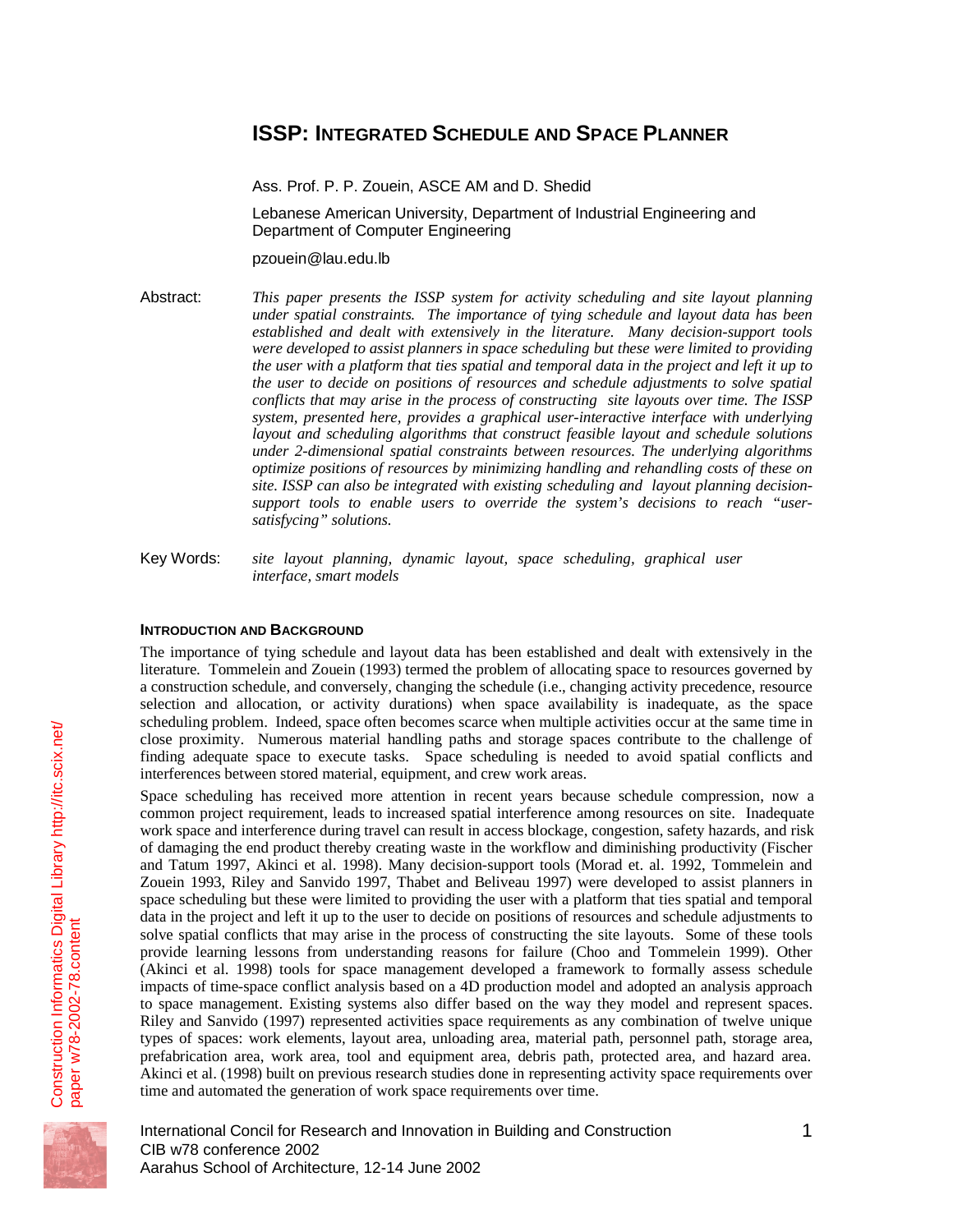This paper presents the ISSP system, an integrated Schedule and Space Planner. ISSP models activity space requirements as any combination of three different types of spaces that could be used to represent the space area requirements for material storage, equipment and tools area, work and crew production areas. These spaces differ in the way their areas vary over time as the corresponding activity progresses. ISSP combines the advantages of a user-friendly environment for data entry, display and ease of manipulation to the power of an intelligent decision-support tool that is capable of suggesting schedule and layout solutions to space scheduling problems. ISSP underlying algorithms optimize positions of resources by minimizing transportation and relocation costs of resources on site.

## **THE ISSP MODEL**

ISSP provides a graphical and interactive interface with underlying layout and scheduling algorithms that construct feasible layout and schedule solutions under 2-dimensional geometric constraints on acceptable positions of resources. ISSP allows its user to define project data in the form of activities and resources needed for their performance. ISSP provides up to four different categories of resources based on differences in their space needs. It also allows defining activities that can be performed with different durations and thus different sets of resources. The models used in ISSP for representing resources, activities, time, and space are described in details in Zouein and Tommelein 1999, 2001. The following sections describe their implementation in ISSP.

#### **Assumptions**

In ISSP, the term resource describes any of a wide variety of physical or regional objects that occupy space on a construction site. Physical objects have a volume, regional objects delineate only a two-dimensional area. A resource might refer to a building or a facility to be constructed, an obstacle such as a tree or a trench, a road, a laydown or a staging area, a piece of equipment, a warehouse, a work area, construction material, etc. All resources are modeled as 2-dimensional objects with rectangular shapes. They have fixed dimensions for the duration of a layout but dimensions may vary from one layout to another. A resource position is uniquely defined for a given layout by its orientation  $(0^{\circ}$  if the long side of the resource is parallel to x-axis and  $90^\circ$  otherwise) and the x- and y-coordinates of the centroid of its corresponding rectangle.

# **Resources**

ISSP differentiates between resources based on how their space requirements vary with construction progress. Four different classes of resources are used to describe the space requirements of resources:

- Profile-A can be used to model the area requirements of resources whose space needs depend on the progress rate of a construction activity. The total quantity of the resource needed by the activity is assumed to be available on site when the activity starts and the area on site occupied by the resource decreases at a rate proportional to the activity progress rate. For this profile, ISSP requires as input the area needed to accommodate the resource when the activity starts and a length to width ratio used by ISSP during runtime to compute the length and width of the space occupied by the resource at any point in time during the progress of the activity.
- Profile-B can be used to model the area requirements of resources that depend on a construction activity but whose space needs remain constant over the activity duration. The space area occupied by the resource is assumed constant for a given activity duration or progress rate of the activity. This area is assumed to be smaller if the activity progresses at a faster rate. For this profile, ISSP asks the user to input a length-to-width ratio needed to compute the dimensions of the area occupied by the resource for different activity durations. Since a Profile-B resource has different area requirements for different activity durations, the area occupied by the resource for a given duration of the activity is specified in the activity interface for different resource levels (see next section).
- Profile-C can be used to model the area requirements of resources that are associated to one or more construction activities and have fixed dimensions that do not vary with activity progress. ISSP asks the user to input the dimensions, i.e., length and width of the area needed to accommodate this resource.
- Profile-D can be used to model the area requirements of resources that are independent of activities such as demarcated areas, obstacles, and trailers. ISSP asks the user to enter the length and width of this resource and the time period for which it exists on site.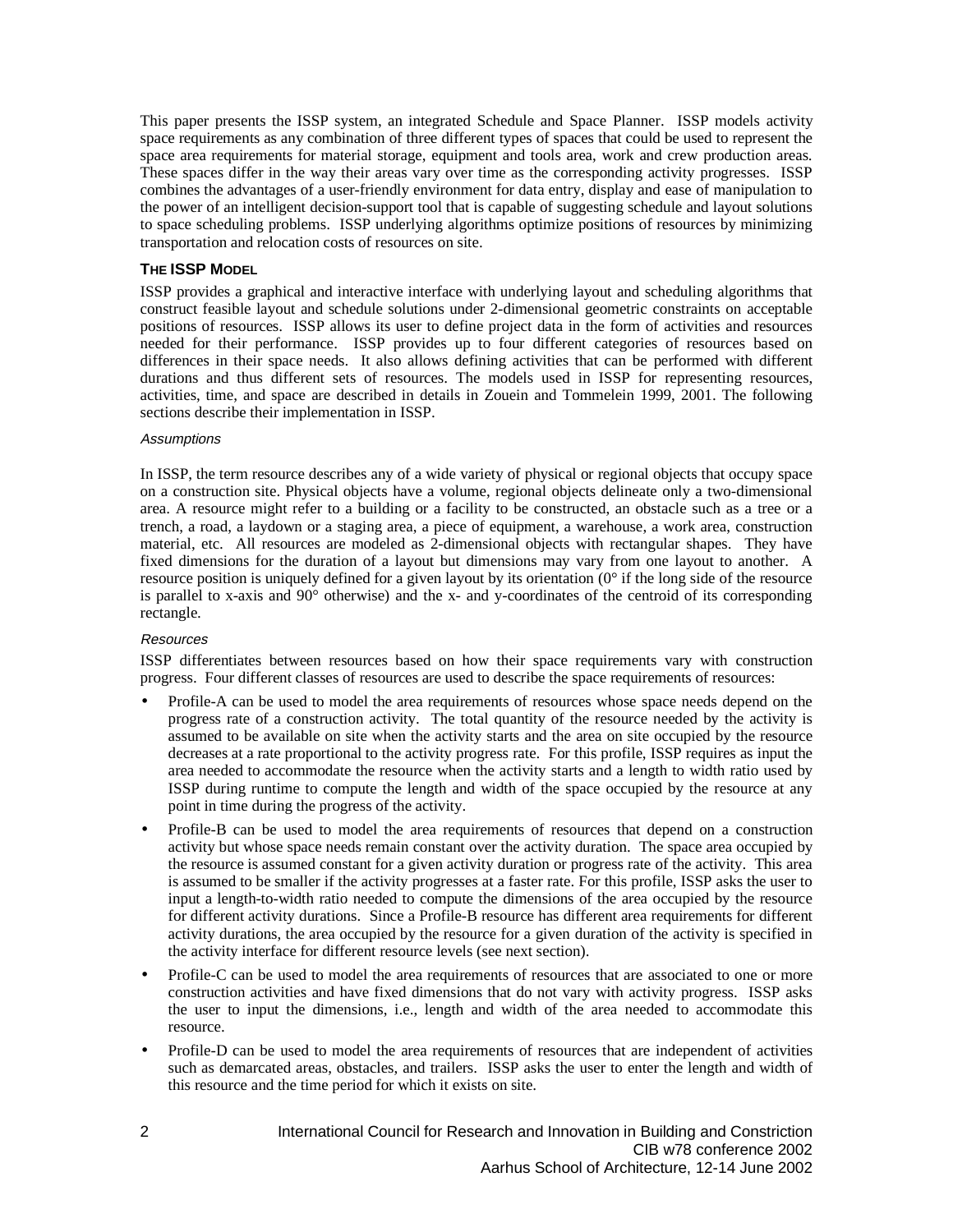Figure 1 shows ISSP interface for inputting resource data for Profile A and D resources. The user can assign a fixed position on site for any type resource defined by the user by specifying the x- and ycoordinates of the upper left corner of the rectangle representing it. The user can also assign to resources a relocation weight (see Fig. 1) which represents the cost or penalty for moving the resource from one layout to the next. The user can assign any value from 0, indicating no cost for relocation, to a very large number indicating that the cost of moving this resource is prohibitive.

| Resource Activity Constraints Schedule Space Schedule Layouts<br>Project                                                                                                                                                                                                                                                                                                                                                                                                                                                                                                                                                                                                           |                                           |
|------------------------------------------------------------------------------------------------------------------------------------------------------------------------------------------------------------------------------------------------------------------------------------------------------------------------------------------------------------------------------------------------------------------------------------------------------------------------------------------------------------------------------------------------------------------------------------------------------------------------------------------------------------------------------------|-------------------------------------------|
|                                                                                                                                                                                                                                                                                                                                                                                                                                                                                                                                                                                                                                                                                    |                                           |
| 內密回                                                                                                                                                                                                                                                                                                                                                                                                                                                                                                                                                                                                                                                                                |                                           |
| <b>Profile D</b><br>Profile A<br>$\times$<br>Resource $\sharp$ 2<br><b>Trench East</b><br>Utility pipes<br>Description:<br>Description:<br>Length/Width Ratio: 2<br>Relocation Weight:<br>$\nabla$ Fixed Position:<br>Relocation Weight:<br>100<br>X-coordinate of the upper left corner: 21<br><b>Fixed Position:</b><br>Y-coordinate of the upper left corner: 6<br>X-coordinate of the upper left corner:<br><b>Dimensions:</b><br>Y-coordinate of the upper left corner:  <br>Length:<br>12<br>Width:<br>2<br>NIL<br>Total Area Needed:<br><b>Time Bound:</b><br>  允2<br>Start Time: 0<br>Area Units:<br>End Time: 20<br>Cancel<br>OK<br>ft2<br>Dimensions Units:<br><b>OK</b> | $\vert x \vert$<br>Resource # 1<br>Cancel |

*Figure 1: ISSP Interface for Inputting Profile-A and Profile-D Resource Data*

## Activities and Resource Levels

Figure 2 shows ISSP interface for defining new activities. The user can define precedence between activities by selecting from a list of previously defined activities in the system. The user can also define up to three alternative durations for the activity through defining alternative sets of resources for its performance described in three resource levels: minimum, maximum and normal resource level. Note that the minimum and maximum levels correspond to the longest and shortest durations of the activity respectively. The user can define the resources used by the activity for a resource level by selecting it. For a particular resource level the user can select from the lists of Profile-A, -B and -C resources the ones used by the activity for its performance. Resources are listed by notation that ISSP assigns to them when first entered by the user. The user can click on any resource to get details on its description or other attribute (see in Fig. 2 the *Edit* window of resource B-4 which appears as a result of clicking on B-4). In addition to resources, the user is asked to input a duration for the activity if performed at this resource level. The user assigns a resource level at which the activity will be initially performed. ISSP may change the resource level of an activity if changes in the schedule are needed to resolve spatial conflicts.

## **Constraints**

The constraint menu item can be used to define closeness preference relationships between resources and 2 dimensional location constraints on their relative positions on site. When the user selects any of the submenu items listed under the menu item constraints, the user is prompted with a set of time frames to select from and for which constraints should be defined. This is so because ISSP allows the user to define different constraints between a pair of resources for different time frames. The time frames shown represent the smallest time intervals demarcated by the arrival or departure of resources to and from site. A time frame for the period starting at time k and ending at time l is denoted PTF-k-l.

The "proximity weights" sub-menu item provides the user with a window entitled proximity weights (shown in Fig. 3) and a table listing vertically and horizontally all resources that co-exist on site for the time period selected by the user. The user can use this table to enter any value greater or equal to zero to indicate proximity relationships or closeness desirability between pairs of resources. A large value means

International Concil for Research and Innovation in Building and Construction 3 CIB w78 conference 2002 Aarahus School of Architecture, 12-14 June 2002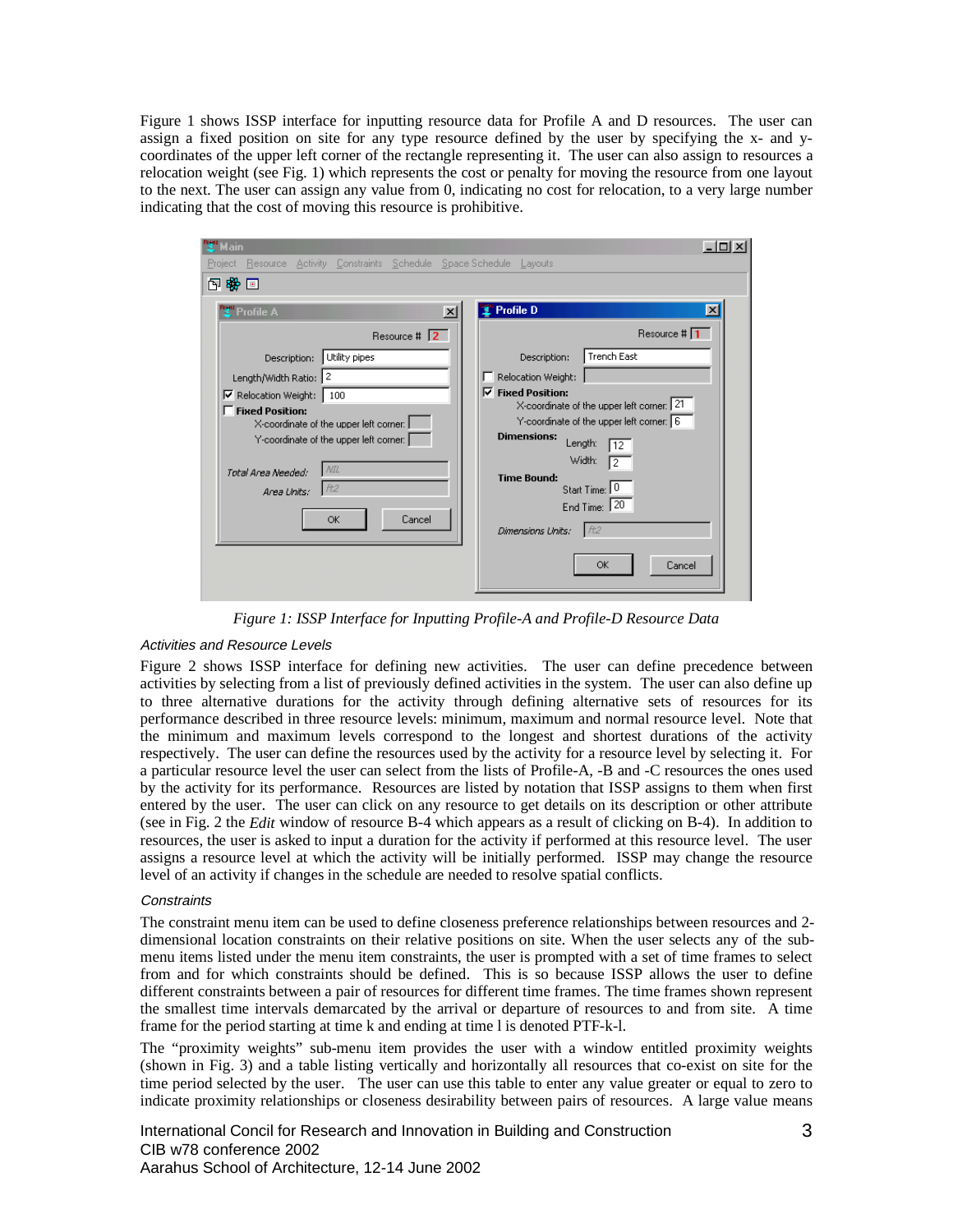that the two resources should be placed in close proximity and therefore the distance separating them in the layout should be minimized. A value of zero means no interaction between the two resources and thus the distance separating them is irrelevant. To indicate that two resources should not be close to one another location constraints should be defined between them to restrict the distance separating them to be no less than some user-specified value.

| <b>E</b> Main                         |                                                      |                                   |                         | $  $ $  $ $\times$ $ $  |
|---------------------------------------|------------------------------------------------------|-----------------------------------|-------------------------|-------------------------|
| Project                               | Resource Activity Constraints Schedule SpaceSchedule | Layouts                           |                         |                         |
| <b>New Activity</b>                   |                                                      | <b>Py</b> Normal Resource Level   |                         | $\vert x \vert$         |
| <b>Description:</b>                   | Activity #: $\boxed{3}$                              | Profiles A                        | Profiles B              | Profiles C              |
| Reinforcement East foundation wall    |                                                      | $A-1$<br>$A-2$                    | $B-1$<br>$B-3$          | $C-1$                   |
| Predecessors                          | Minimum Resource Level                               |                                   | $B-4$<br>$B-5$          | $C-2$<br>$C-5$<br>$C-4$ |
| Normal Resource Level                 | Maximum Resource Level                               |                                   |                         | $C-6$                   |
| <b>Active Resource Level:</b>         |                                                      |                                   |                         |                         |
| NORMAL<br>▼                           | OK                                                   |                                   |                         |                         |
|                                       | Cancel                                               |                                   |                         |                         |
|                                       |                                                      | Add Profile A                     | Add Profile B           | Add Profile C           |
| <b>TE</b> dit Profile B               | $\vert x \vert$                                      |                                   |                         |                         |
|                                       |                                                      | Current Profiles<br>$(B-28)$      |                         |                         |
| $B-4$<br>Description: "Cement Bags"   |                                                      | IC-3                              |                         | Edit Total Area Needed  |
| 1<br>Length/Width Ratio:              |                                                      |                                   |                         | Delete Profile          |
| Relocation Weight: 50                 |                                                      | <b>Total Area</b><br>$\mathsf{x}$ |                         |                         |
| Fixed Position:                       |                                                      | Enter the total area needed:      | Duration:<br>$\sqrt{2}$ |                         |
| X-coordinate of the upper left corner | [ब                                                   |                                   |                         |                         |
| Y-coordinate of the upper left corner |                                                      | <b>OK</b>                         |                         | <b>OK</b>               |
| Area Units:   ft2                     |                                                      |                                   |                         |                         |
| Dimensions Units: $\pm$ ft2           |                                                      |                                   |                         |                         |
|                                       | Cancel<br>OK                                         |                                   |                         |                         |
|                                       |                                                      |                                   |                         |                         |

*Figure 2: ISSP Interface for Inputting Activity and Resource Levels Data*

The "Location Constraints" sub-menu item provides the user with a listing of all types of 2-dimensional constraints that can be defined between pairs of resources (see Fig. 3). Following is a brief description of each:

- *In-Zone* constraint can restrict the possible positions of a resource to be within the boundaries of another resource that represents a zone (e.g., a fenced-in or laydown area)
- *Minimum (maximum)* distance constraints limit the distance between the facing sides of 2 resources (e.g., C-1 and D-3 as shown in Fig. 3) in the x- or y-direction to be greater (or less) than a specified distance (say 0 unit distance in the x-direction as in Fig. 3 to indicate that they should be adjacent in the layout).
- Orientation constraints specify that a resource be to the *North* (*South, East, West*) of some reference resource.
- *Parallel* (*Perpendicular*) constraints limit 2 resources to have their long sides parallel (perpendicular) to one another.

Location constraints must be satisfied for resources' positions to be considered feasible.

Note that resources are listed by their notation, the user however can double click on any resource to access any information regarding it. Fig. 3 shows the edit window of resource C-4 open as a result of double clicking on it.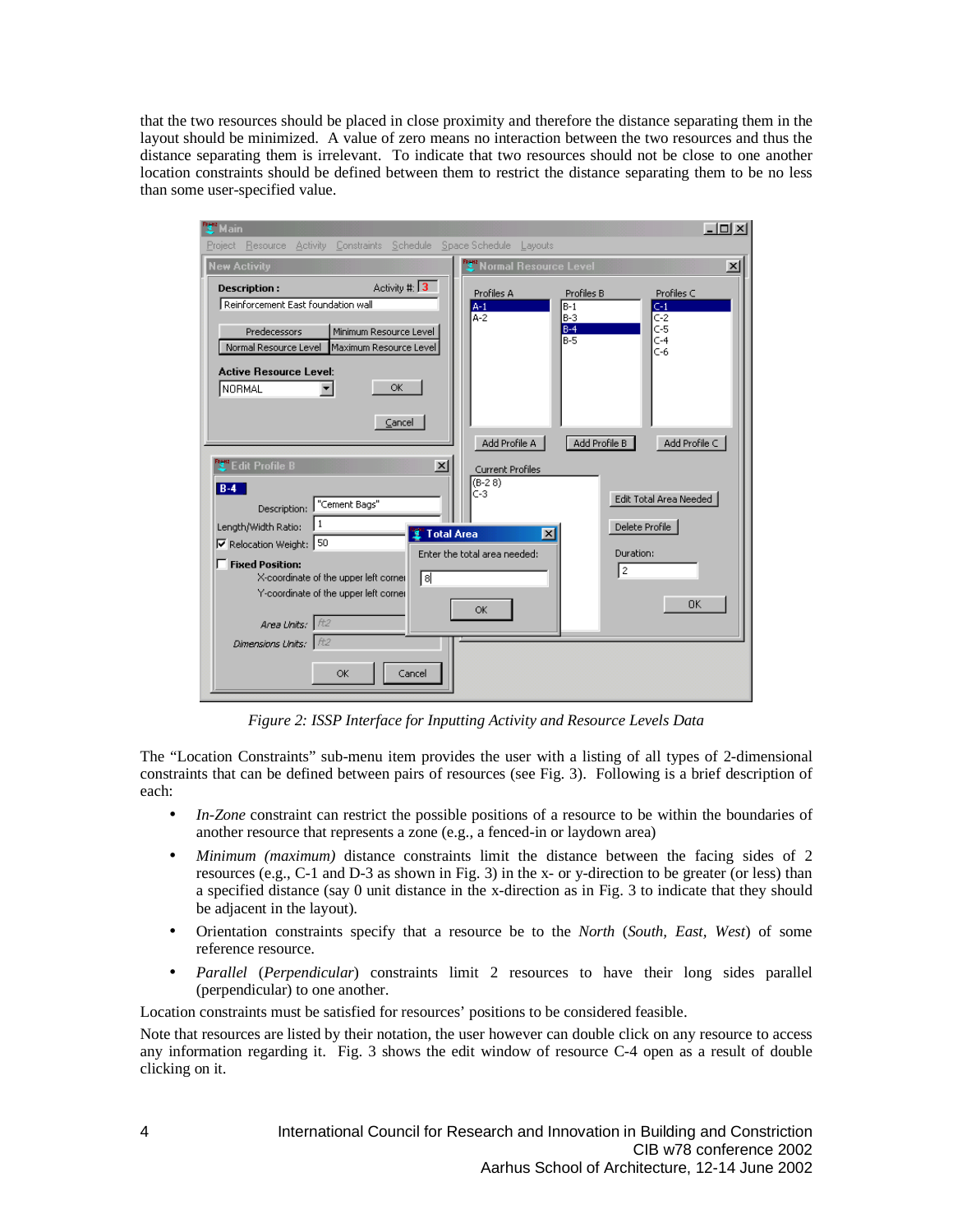

*Figure 3: ISSP Windows for Inputting Proximity Weights and Location Constraints*

# **ISSP UNDERLYING ALGORITHMS**

There are a number of algorithms embedded in ISSP that automate the construction of the site layouts and adjust the activity schedule to resolve spatial conflicts that arise during layout construction because of limited space. The static layout algorithm attempts to construct feasible layouts that minimize resource transportation costs for a user selected time frame. That is, it solves for resource positions that satisfy location constraints between resources and that minimize the sum of the weighted distances separating them in the layout. The dynamic layout construction algorithm constructs a sequence of time-varying layouts. The algorithm attempts to reallocate space on site to resources by minimizing the sum of both transportation and relocation costs of resources. The space scheduling algorithm checks and adjusts a given schedule to ensure that it is "space feasible". That is it constructs the dynamic layout for the entire project duration and applies time-space tradeoffs strategies to resolve spatial conflicts identified during dynamic layout construction. The algorithms used for layout and space schedule construction are described in details in Zouein and Tommelein 1999, 2001. Next is a description of their implementation in ISSP.

## **Scheduler**

The user selects the menu item *Schedule> Initialize* to invoke the scheduler in ISSP. The scheduler performs standard CPM computations to determine early and late start and finish dates of activities based on assigned activity duration in the active resource level and precedence relationships between activities. The scheduler computes also activity floats both total and free float. Activity floats are used to prioritize activity selection for resolving spatial conflicts when encountered by ISSP during dynamic layout construction.

## Static Layout

The user selects the menu item *Layout> Static Layout Construction* to construct the static site layout for a given time frame. At this selection, a window showing a listing of all PTFs is displayed for the user to select from the time frame for which he/she wants ISSP to construct the static layout. The static layout construction algorithm used by ISSP to construct the layout for a user selected time frame is described in detail in Zouein 1995, and Zouein and Tommelein 1999. The algorithm starts by calling a constraint satisfaction and propagation algorithm to determine sets of possible positions (SPPs) for all resources that coexist on site in the selected time frame. Sets of possible positions of a resource are all feasible positions

International Concil for Research and Innovation in Building and Construction 5 CIB w78 conference 2002 Aarahus School of Architecture, 12-14 June 2002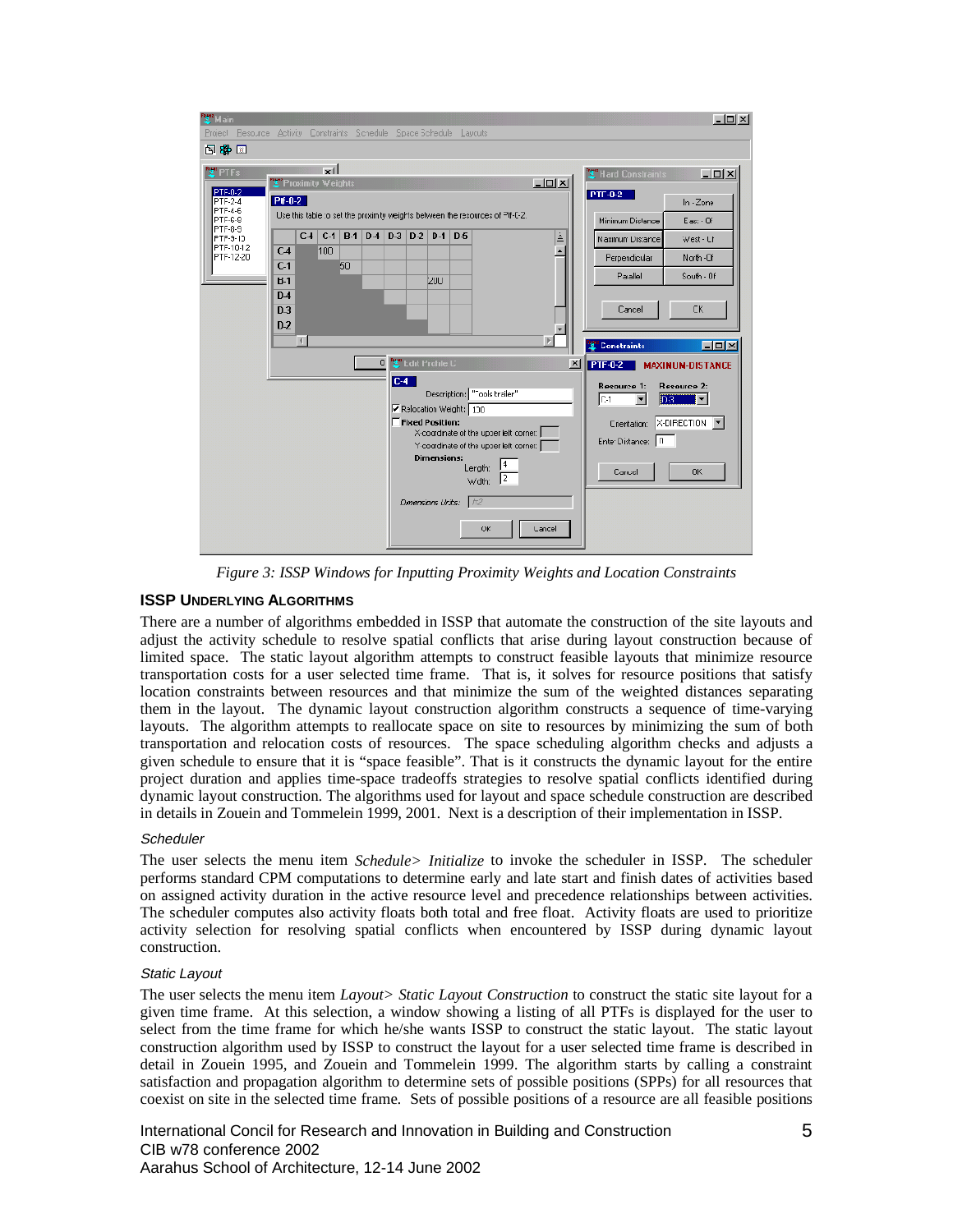of the centroid of the rectangle representing it that satisfy the location constraints between the resource and other resources on site. The algorithm then starts from the set of feasible positions and singles out a position for each resource one at a time. The single position (say of resource *i*) should minimize distancebased proximity and relocation cost (*Z*<sub>*)*</sub> in the layout *t* that spans the time frame of the user-selected PTF-kl.

$$
Z_{t} = \bullet \bullet w_{ij} \times d_{ij} + \bullet w'_{i} [d_{t_{(t-1)}} + d_{t_{(t+1)}}] \tag{eq.1}
$$

 $W_i$  represents the proximity weight between resources *i* and *j* that coexist on site in layout *t*. The first term represents the sum of all proximity costs between pairs of resources *i* and *j* weighted over the distance separating *i* and *j* in *t*. The second term represents the sum of the relocation of costs of all resources existing in *t*. Relocating a resource say *i* means assigning to *i* a position in *t* that is different from the one assigned to it in previously constructed layouts that directly precede (layout  $t-1$ ) or succeed (layout  $t+1$ ) layout  $t$  in time. Relocation cost of *i* is computed by multiplying the relocation cost of resource *i* by the distance separating its positions in the preceding and succeeding layouts.

The algorithm selects resources according to two heuristics: (1) resources with larger relocation weights and (2) resources with greater interaction with other resources as represented by the sum of their proximity weights. Rules for breaking ties between resources are:

- 1. Select first resource in the list of resources
- 2. Select a resource at random
- 3. Select a resource that has been positioned in a previously constructed layout.

Alternative layouts for a given PTF can be obtained by applying the algorithm with different resource selection rules or with different randomly selected positions when more than one position minimizes Z<sub>i</sub>.

If ISSP fails to find a SPP for one or more resources at the end of the constraint and satisfaction phase or if ISSP fails to instantiate a feasible set of positions for all resources in the selected PTF, then ISSP returns a message to the user indicating that layout construction has failed to find a layout solution for the selected PTF. If the user wants ISSP to solve the conflict that lead to no solution then he/she has to select the *Space Schedule Construction* menu explained next.

To view the layout of any PTF or to view the SPP of resources at the end of the constraint satisfaction and propagation phase, the user can select the menu item *Layouts>View* and then a particular PTF from the list of PTFs for which a layout was constructed. This feature is explained next.

## Dynamic Layout

Selection of the menu item *Layouts>Dynamic Layout Construction* pops the user with a window listing all PTFs generated by ISSP from the current project schedule. At the user selection of one or several PTFs, ISSP starts the construction of the dynamic layout which consists of creating a sequence of layouts each spanning the duration of a PTF. Each layout in the sequence is constructed so that eq.1 is minimized and so that the overall sum (Z) is also minimized. In this mode, eq.1 is slightly modified as shown in eq. 3:

$$
Z = \bullet Z_t \tag{eq. 2}
$$

$$
Z_{t} = \bullet \bullet w_{ij} \times d_{ij} \times \bullet_{t} + \bullet w'_{i} [d_{t_{(t-1)}} + d_{t_{(t+1)}}]
$$
\n
$$
(eq. 3)
$$

Where  $\bullet$ <sub>i</sub> is the length of time over which layout t extends. Eq. 1 was modified to reflect the nature of flow in a dynamic environment considering the possibility of relocating resources and where proximity costs are weighted over not only distance but also time. Dynamic layout construction may fail to find a layout solution for any of the PTFs for the reasons highlighted above. To resolve the spatial conflict, the user can choose to run ISSP in *Space Schedule Construction* mode which is explained next.

#### Space Schedule Construction

Space Schedule construction is initiated by selecting the menu item *Space Schedule>Construction*. The objective of ISSP, when run in this mode, is to develop a schedule of activities with the shortest project duration that complies with site space limitations. ISSP starts with the current unconstrained schedule and then lengthens the project duration, as needed, during dynamic layout construction to decrease the total space required in problematic time frames where spatial conflicts were reported. The steps undertaken by the space scheduling algorithm implemented in ISSP are summarized below:

1. ISSP constructs the layout of PTFs, one at a time, and in sequential order, based on the current schedule and corresponding PTFs.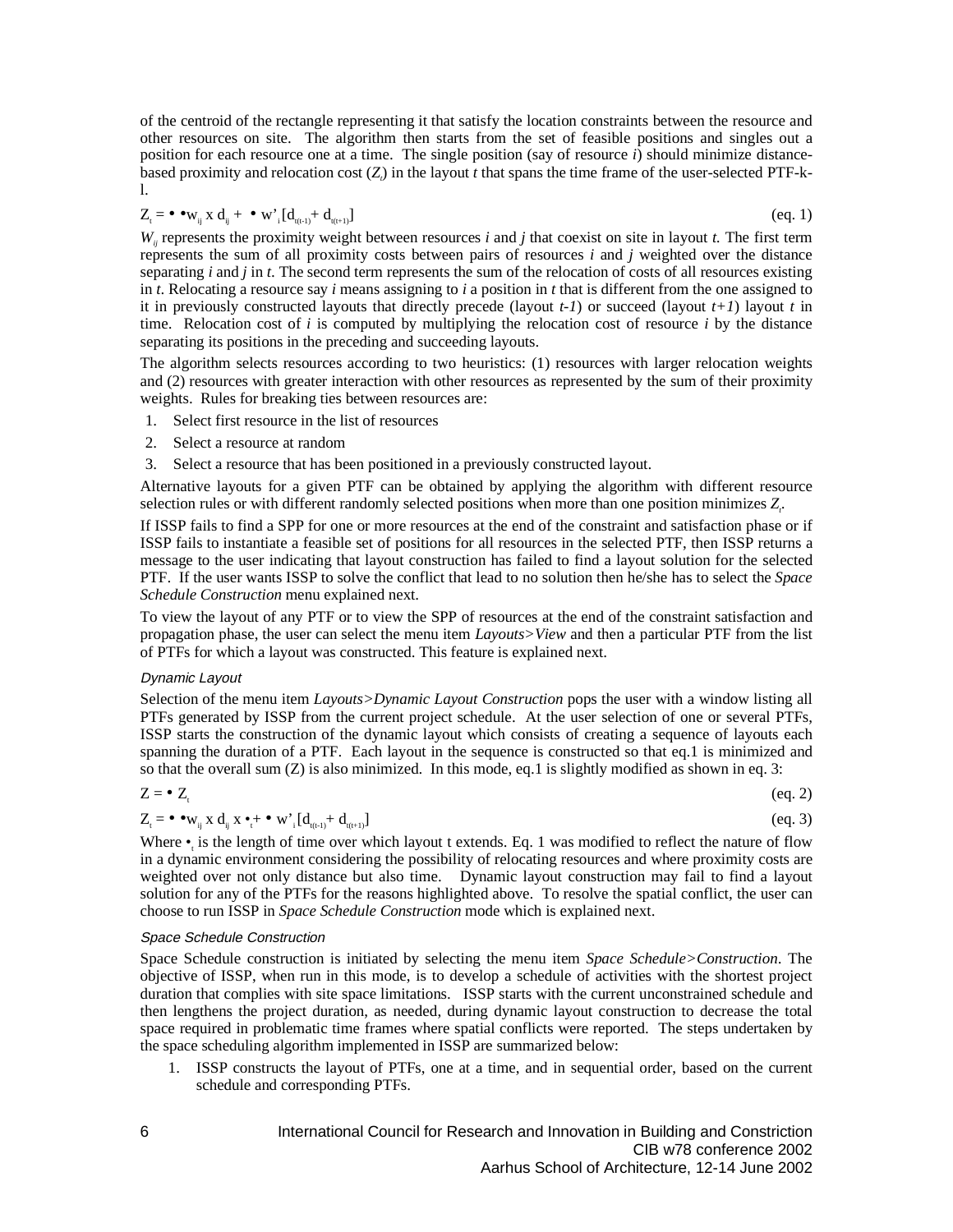- 2. If ISSP fails to construct a feasible layout for one of the PTFs (say PTF-k-l), then ISSP declares a spatial conflict in this time frame, else ISSP stops when a feasible dynamic layout for the entire project duration is constructed.
- 3. If a spatial conflict is declared, ISSP fires one of the time-space trade-off strategies, explained next, to reduce the total area required in it at minimal increase in project duration.
- 4. ISSP calls the scheduler to update start and finish dates of activities and other related data based on the strategy applied.
- 5. ISSP reconstruct the layout of PTF-k-l and iterates steps 2 to 5 until layouts for all PTFs have been successfully constructed.

#### Space Schedule Strategies

This menu item allows the user to set ISSP to run in *Fully Automated* mode or *User Driven* mode when selecting time-space tradeoffs strategies for lowering total area required in time frames where a spatial conflict was reported.

In the Fully Automated mode, ISSP selects the strategy-activity combination that will lower the area requirement in the problematic time frame and results in no or minimal increase in project duration. The strategies that ISSP selects from are:

- 1. Delay an activity that starts in this time frame
- 2. Change the resource level of an activity to one with lower area requirement.

In the User Driven mode, the user labels a resource that exists on site during the problematic time frame. Depending on the profile of the resource selected, ISSP will select from the following strategies the one that will remove the selected resource from the current problematic time frame and will minimize any increase in project duration.

- 1. Delay an activity that starts in this time frame
- 2. Change the resource level of an activity to one with lower area requirement
- 3. Store the resource off-site.

#### **ISSP VIEW LAYOUT INTERFACE**

After or any time during static, dynamic, or space schedule construction, the user can view the partially or fully constructed layouts of the selected time frame(s). Figure 4 shows ISSP View Layout interface. In particular, it shows the final layout as constructed by ISSP for the time frame PTF-0-2 for the project data shown in Figures 1 to 3.

#### **INTEGRATION CAPABILITIES WITH OTHER SOFTWARE**

ISSP is implemented in Allegro Common Lisp, v. 6.1 and runs on a PC. Currently, the authors are working on augmenting the capabilities if ISSP by providing the user with added flexibility in the management of resources and editing of the constructed layouts. This is sought through integrating ISSP with commercialized project management software such as Primavera Project Planner or MS project, and/or layout decision support tools such as MovePlan (Tommelein and Zouein 93 and Zouein 95.). For example, after constructing the dynamic layout using ISSP, the user can call the menu function *Edit Layouts using MovePlan*. As a result, activities, resources, schedule, and layout data, get automatically saved as an ASCII file and loaded onto the MovePlan application. ISSP users can then use MovePlan layout interface to edit positions of resources as they see it fit. The user can click and drag any of the rectangles representing a resource and reposition it to comply with considerations other than minimizing proximity and relocation cost.

## **CONCLUSIONS**

This paper presented the ISSP system for integrating activity scheduling and space planning for a project. ISSP is unique amongst other space planning and scheduling tools in that it provides its users with more than a template for tying spatial and temporal data and the interface needed for users to plan, modify and integrate schedules and site layouts. It is equipped with scheduling and layout algorithms capable of constructing schedule and layout solutions for solving space scheduling problems.